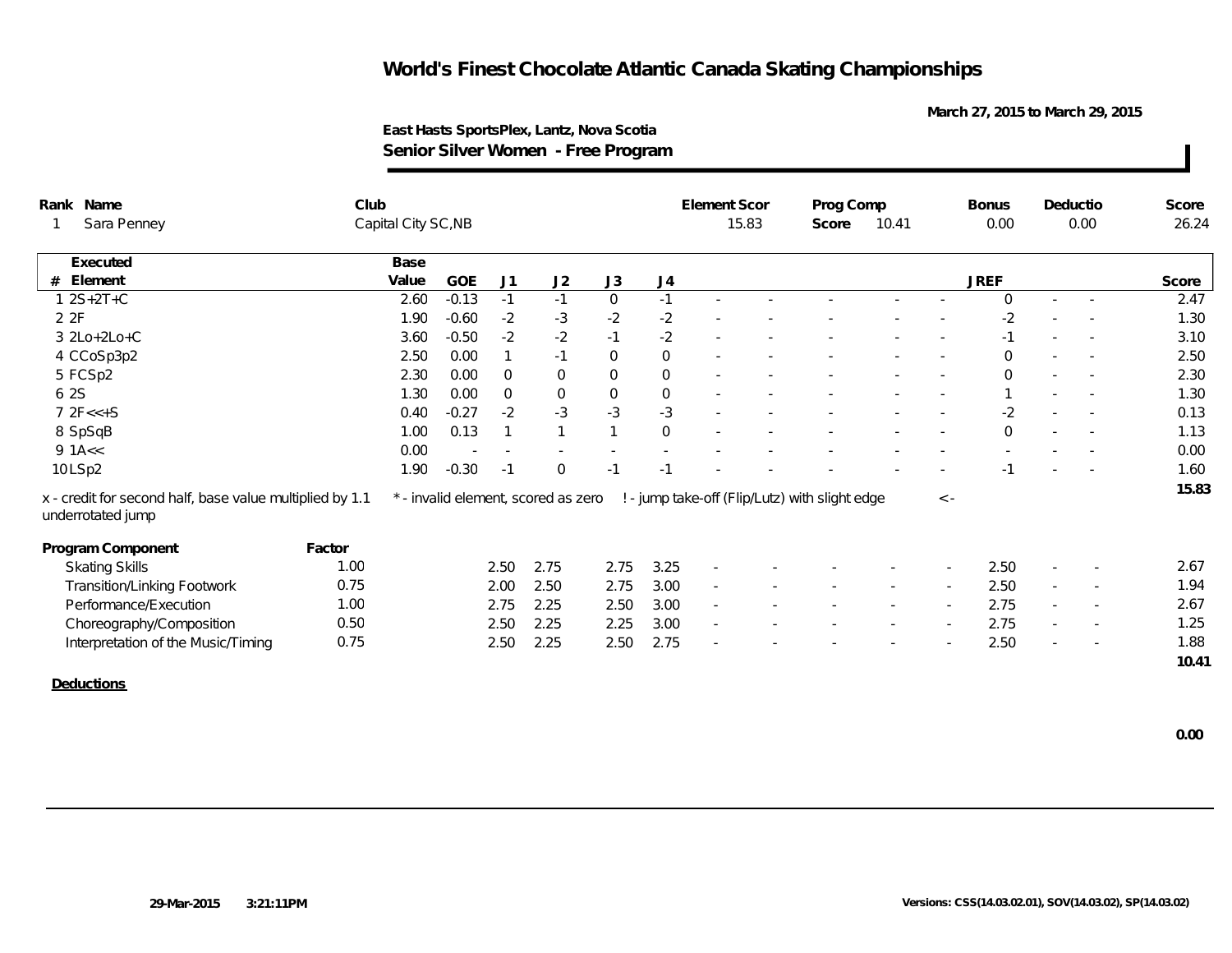**March 27, 2015 to March 29, 2015**

| Rank Name                                                                     | Club   |                       |            |                |                                     |             |                | <b>Element Scor</b>      |       | Prog Comp                                      |       |           | <b>Bonus</b>   |        | Deductio                 | Score |
|-------------------------------------------------------------------------------|--------|-----------------------|------------|----------------|-------------------------------------|-------------|----------------|--------------------------|-------|------------------------------------------------|-------|-----------|----------------|--------|--------------------------|-------|
| Lauren Woodruff<br>2                                                          |        | Prince of Wales S, NL |            |                |                                     |             |                |                          | 16.33 | Score                                          | 10.19 |           | 0.00           |        | 0.50                     | 26.02 |
| Executed                                                                      |        | Base                  |            |                |                                     |             |                |                          |       |                                                |       |           |                |        |                          |       |
| #<br>Element                                                                  |        | Value                 | <b>GOE</b> | J1             | J2                                  | J3          | J <sub>4</sub> |                          |       |                                                |       |           | <b>JREF</b>    |        |                          | Score |
| $12F<+1T+C$                                                                   |        | 1.80                  | $-0.40$    | $-1$           | $-2$                                | $-2$        | $-1$           |                          |       |                                                |       |           | $-1$           |        |                          | 1.40  |
| 2 FCSpB                                                                       |        | 1.60                  | 0.33       | $\mathbf{1}$   | $\mathbf{1}$                        | $\mathbf 0$ |                |                          |       |                                                |       |           | $\Omega$       |        |                          | 1.93  |
| 3 1Lz                                                                         |        | 0.60                  | 0.00       | $\overline{0}$ | $\mathsf{O}\xspace$                 | $\mathbf 0$ | $\mathbf 0$    |                          |       |                                                |       |           | $\overline{0}$ |        |                          | 0.60  |
| $4 2S+2T<+C$                                                                  |        | 2.20                  | $-0.20$    | $-1$           | $-1$                                | $-1$        | $-1$           |                          |       |                                                |       |           | $-1$           |        |                          | 2.00  |
| 5 CCoSp3p3                                                                    |        | 3.00                  | 0.00       | $\overline{0}$ | $\mathbf{1}$                        | $\mathbf 0$ | $\mathbf 0$    |                          |       |                                                |       |           | $\mathbf 0$    |        |                          | 3.00  |
| $6$ 2Lo $< +1$ Lo $+C$                                                        |        | 1.80                  | $-0.30$    | $-1$           | $-1$                                | $-1$        | $-1$           |                          |       |                                                |       |           | $-1$           |        |                          | 1.50  |
| 7 SpSqB                                                                       |        | 1.00                  | 0.00       | $\overline{0}$ | $\mathsf{O}\xspace$                 | $\mathbf 0$ | $\mathbf 0$    |                          |       |                                                |       |           | $\Omega$       |        |                          | 1.00  |
| 8 2 S                                                                         |        | 1.30                  | 0.00       | $\overline{0}$ | $\mathbf 0$                         | $\mathbf 0$ | $\mathbf 0$    |                          |       |                                                |       |           | $\Omega$       |        |                          | 1.30  |
| 9 1A                                                                          |        | 1.10                  | 0.00       | $\overline{0}$ | $\mathsf{O}\xspace$                 | $\mathbf 0$ | $\mathbf 0$    |                          |       |                                                |       |           | $\overline{0}$ |        |                          | 1.10  |
| 10FCCoSp3p2                                                                   |        | 2.50                  | 0.00       | $\overline{0}$ | $\overline{0}$                      | $\mathbf 0$ | $\mathbf{0}$   |                          |       |                                                |       |           | $\Omega$       |        |                          | 2.50  |
| x - credit for second half, base value multiplied by 1.1<br>underrotated jump |        |                       |            |                | * - invalid element, scored as zero |             |                |                          |       | ! - jump take-off (Flip/Lutz) with slight edge |       | $\,<\,$ - |                |        |                          | 16.33 |
| Program Component                                                             | Factor |                       |            |                |                                     |             |                |                          |       |                                                |       |           |                |        |                          |       |
| <b>Skating Skills</b>                                                         | 1.00   |                       |            | 2.50           | 3.00                                | 2.75        | 3.25           | $\sim$                   |       |                                                |       |           | 2.50           |        |                          | 2.75  |
| Transition/Linking Footwork                                                   | 0.75   |                       |            | 2.25           | 2.75                                | 2.75        | $3.00\,$       | $\overline{\phantom{a}}$ |       |                                                |       |           | 2.25           | $\sim$ |                          | 1.94  |
| Performance/Execution                                                         | 1.00   |                       |            | 2.50           | 2.75                                | 2.50        | 3.25           | $\overline{\phantom{a}}$ |       |                                                |       |           | 2.50           | $\sim$ | $\overline{\phantom{a}}$ | 2.58  |
| Choreography/Composition                                                      | 0.50   |                       |            | 2.25           | 2.25                                | 2.25        | 2.75           |                          |       |                                                |       |           | 2.50           | $\sim$ | $\overline{\phantom{a}}$ | 1.17  |
| Interpretation of the Music/Timing                                            | 0.75   |                       |            | 2.25           | 2.00                                | 2.50        | 2.75           |                          |       |                                                |       |           | 2.25           |        |                          | 1.75  |
|                                                                               |        |                       |            |                |                                     |             |                |                          |       |                                                |       |           |                |        |                          | 10.19 |
| Deductions                                                                    |        |                       |            |                |                                     |             |                |                          |       |                                                |       |           |                |        |                          |       |
| 1 Time Violation(s) factor (0.5)                                              |        |                       |            |                |                                     |             |                |                          |       |                                                |       |           |                |        |                          | 0.50  |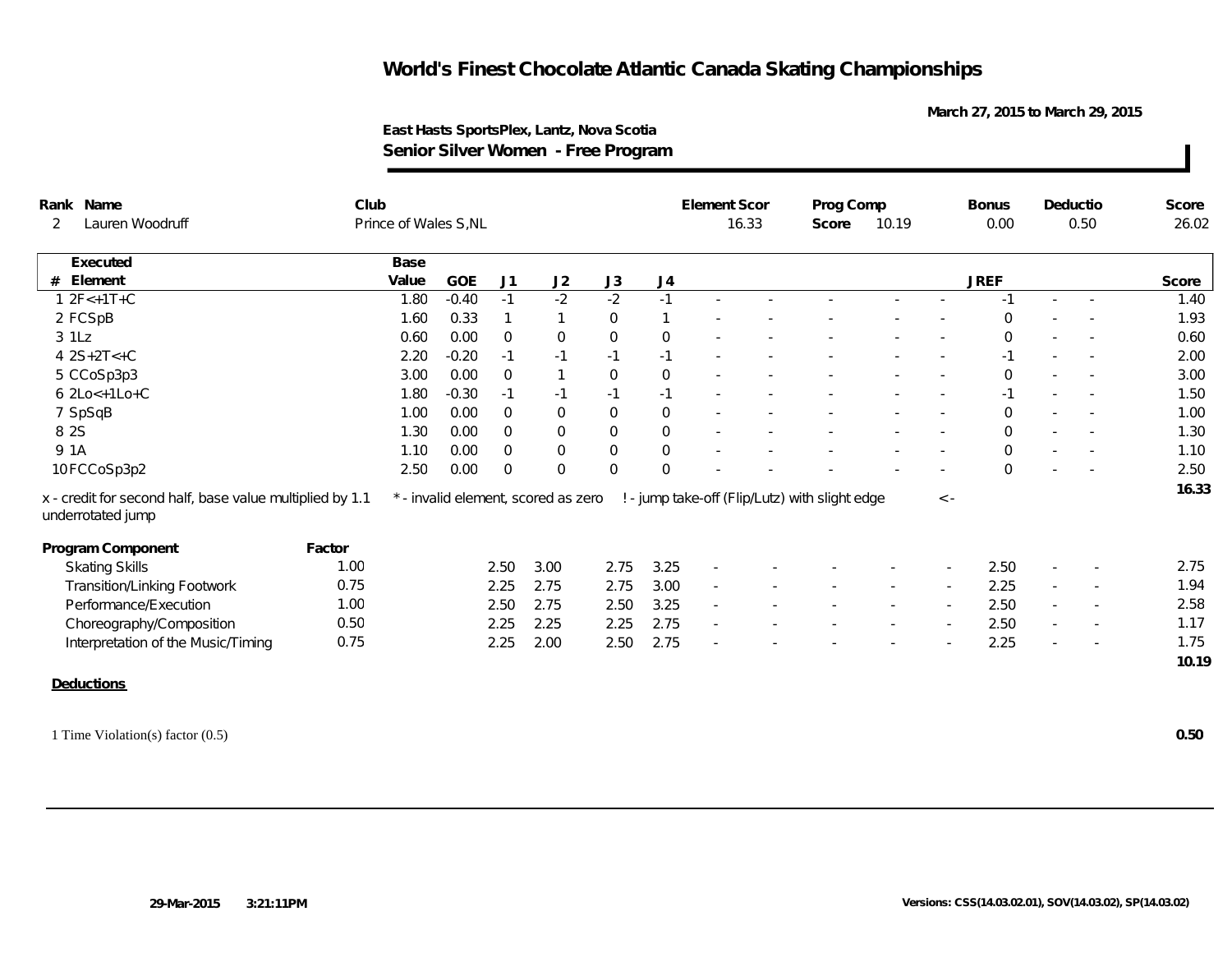**March 27, 2015 to March 29, 2015**

#### **East Hasts SportsPlex, Lantz, Nova Scotia Senior Silver Women - Free Program**

| Rank Name                                                                     | Club   |                      |            |                |                                     |                     |             | Element Scor             |       | Prog Comp                                      |        |                          | <b>Bonus</b> | Deductio                 |        | Score |
|-------------------------------------------------------------------------------|--------|----------------------|------------|----------------|-------------------------------------|---------------------|-------------|--------------------------|-------|------------------------------------------------|--------|--------------------------|--------------|--------------------------|--------|-------|
| Sarah Organ<br>3                                                              |        | Port Aux Basques, NL |            |                |                                     |                     |             |                          | 14.82 | Score                                          | 8.98   |                          | 0.00         |                          | 0.00   | 23.80 |
| Executed                                                                      |        | Base                 |            |                |                                     |                     |             |                          |       |                                                |        |                          |              |                          |        |       |
| $#$ Element                                                                   |        | Value                | <b>GOE</b> | J <sub>1</sub> | J2                                  | J3                  | J4          |                          |       |                                                |        |                          | <b>JREF</b>  |                          |        | Score |
| $12T+2T<<+C$                                                                  |        | 1.70                 | $-0.33$    | $-1$           | $-2$                                | $-2$                | $-2$        |                          |       |                                                |        |                          | $-1$         |                          |        | 1.37  |
| 2 2F                                                                          |        | 1.90                 | $-0.40$    | $-2$           | $-2$                                | $-1$                | $-1$        |                          |       |                                                |        |                          |              |                          |        | 1.50  |
| $3 2S+1A+S$                                                                   |        | 1.92                 | 0.00       | $\mathbf 0$    | $\mathbf 0$                         | $\mathbf 0$         | $\mathbf 0$ |                          |       |                                                |        |                          | $\mathbf 0$  | $\overline{\phantom{a}}$ |        | 1.92  |
| 4 CCoSp3pB                                                                    |        | 1.70                 | 0.00       | $\overline{0}$ | $\mathsf{O}$                        | $\mathsf{O}\xspace$ | $\mathbf 0$ |                          |       |                                                |        |                          | $\mathbf 0$  | $\overline{\phantom{a}}$ |        | 1.70  |
| 5 1A+1Lo+C                                                                    |        | 1.60                 | $-0.07$    | $-1$           | $-1$                                | $\mathbf 0$         | $\mathbf 0$ |                          |       |                                                |        |                          | $\mathbf 0$  | $\overline{\phantom{a}}$ |        | 1.53  |
| 6 2Lo                                                                         |        | 1.80                 | $-0.90$    | $-3$           | $-3$                                | $-3$                | $-3$        |                          |       |                                                |        |                          | -3           |                          |        | 0.90  |
| 7 FCSpB                                                                       |        | 1.60                 | $-0.30$    | $-1$           | $-2$                                | $-1$                | $-1$        |                          |       |                                                |        |                          | $-1$         |                          |        | 1.30  |
| 8 StSqB                                                                       |        | 1.50                 | $-0.10$    | $\mathbf 0$    | $-1$                                | $\overline{0}$      | $\,0\,$     |                          |       |                                                |        |                          | $-1$         | $\overline{\phantom{a}}$ |        | 1.40  |
| 9 2S                                                                          |        | 1.30                 | 0.00       | $\overline{0}$ | $\mathbf 0$                         | $\boldsymbol{0}$    | $\mathbf 0$ |                          |       |                                                |        |                          | $\Omega$     | $\overline{\phantom{a}}$ |        | 1.30  |
| 10CSSp1                                                                       |        | 1.90                 | 0.00       | $\mathbf 0$    | $-1$                                | $\mathbf 0$         | $\Omega$    |                          |       |                                                |        |                          | $\Omega$     |                          |        | 1.90  |
| x - credit for second half, base value multiplied by 1.1<br>underrotated jump |        |                      |            |                | * - invalid element, scored as zero |                     |             |                          |       | ! - jump take-off (Flip/Lutz) with slight edge |        | $\langle$ -              |              |                          |        | 14.82 |
| Program Component                                                             | Factor |                      |            |                |                                     |                     |             |                          |       |                                                |        |                          |              |                          |        |       |
| <b>Skating Skills</b>                                                         | 1.00   |                      |            | 2.50           | 2.00                                | 2.75                | 2.75        | $\sim$                   |       |                                                |        |                          | 2.00         |                          |        | 2.42  |
| Transition/Linking Footwork                                                   | 0.75   |                      |            | 2.25           | 2.25                                | 2.25                | 2.75        | $\overline{\phantom{a}}$ |       |                                                |        |                          | 2.00         | $\overline{\phantom{a}}$ |        | 1.69  |
| Performance/Execution                                                         | 1.00   |                      |            | 2.25           | 2.00                                | 2.50                | 2.50        | $\sim$                   |       |                                                | $\sim$ | $\overline{\phantom{a}}$ | 2.25         | $\sim$                   | $\sim$ | 2.33  |
| Choreography/Composition                                                      | 0.50   |                      |            | 2.00           | 2.00                                | 2.25                | 2.75        | $\overline{\phantom{a}}$ |       |                                                |        | $\sim$                   | 2.00         | $\sim$                   |        | 1.04  |
| Interpretation of the Music/Timing                                            | 0.75   |                      |            | 1.75           | 2.00                                | 2.00                | 2.50        |                          |       |                                                |        |                          | 2.00         |                          |        | 1.50  |
|                                                                               |        |                      |            |                |                                     |                     |             |                          |       |                                                |        |                          |              |                          |        | 8.98  |
| Deductions                                                                    |        |                      |            |                |                                     |                     |             |                          |       |                                                |        |                          |              |                          |        |       |

 **0.00**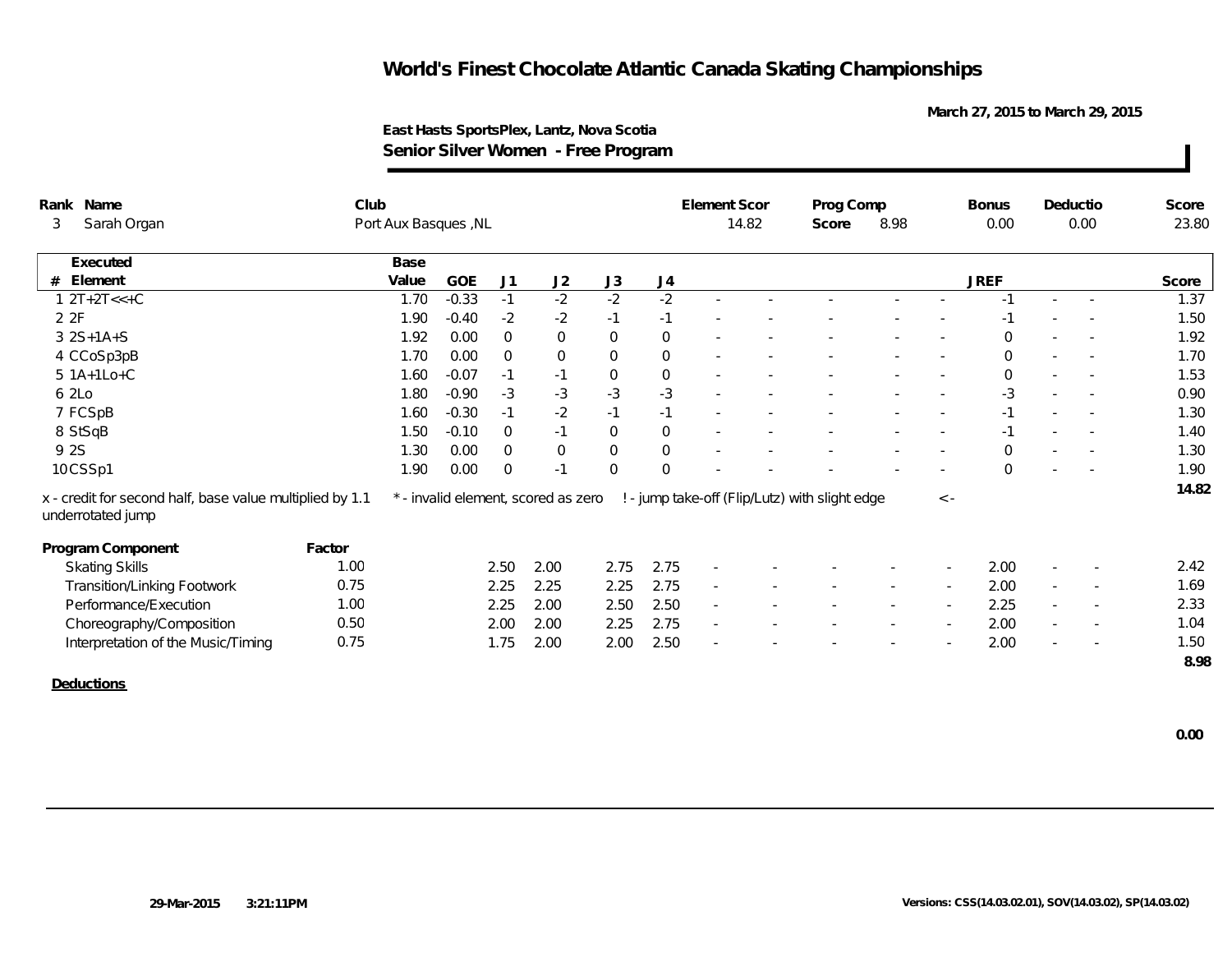**March 27, 2015 to March 29, 2015**

| Rank Name                                                                     | Club                  |         |                |                                     |             |                  | <b>Element Scor</b>      |       | Prog Comp                                      |                          |             | <b>Bonus</b> |                          | Deductio                 | Score |
|-------------------------------------------------------------------------------|-----------------------|---------|----------------|-------------------------------------|-------------|------------------|--------------------------|-------|------------------------------------------------|--------------------------|-------------|--------------|--------------------------|--------------------------|-------|
| Erin Maher<br>4                                                               | Prince of Wales S, NL |         |                |                                     |             |                  |                          | 12.55 | Score                                          | 9.70                     |             | 0.00         |                          | 0.00                     | 22.25 |
| Executed                                                                      | Base                  |         |                |                                     |             |                  |                          |       |                                                |                          |             |              |                          |                          |       |
| Element<br>#                                                                  | Value                 | GOE     | J1             | J2                                  | J3          | J <sub>4</sub>   |                          |       |                                                |                          |             | <b>JREF</b>  |                          |                          | Score |
| $1 \text{ 1A}<<$                                                              | 0.00                  | $\sim$  | $\sim$         | $\sim$                              | $\sim$      |                  |                          |       |                                                |                          |             |              |                          |                          | 0.00  |
| 2 2 S                                                                         | 1.30                  | 0.00    | $\overline{0}$ | $\mathbf 0$                         | $\mathbf 0$ | $\overline{0}$   |                          |       |                                                |                          |             | $\Omega$     |                          |                          | 1.30  |
| 3 FCSpB                                                                       | 1.60                  | 0.00    | $\overline{0}$ | $\mathbf 0$                         | $\mathbf 0$ | $\mathbf 0$      |                          |       |                                                |                          |             | $\mathbf 0$  |                          |                          | 1.60  |
| $4 1F+1Lo+C$                                                                  | 1.00                  | 0.00    | $\overline{0}$ | $\mathbf 0$                         | $\mathbf 0$ | $-1$             |                          |       |                                                |                          |             | $\Omega$     |                          |                          | 1.00  |
| $5 2S+2T+C$                                                                   | 2.60                  | $-0.33$ | $-2$           | $-2$                                | $-2$        | $-1$             |                          |       |                                                |                          |             | $-1$         |                          |                          | 2.27  |
| 6 FCCoSp2p1                                                                   | 1.40                  | $-0.40$ | $-2$           | $-2$                                | $-1$        | $-1$             |                          |       |                                                |                          |             | -1           |                          |                          | 1.00  |
| 7 StSq1                                                                       | 1.80                  | 0.00    | $\overline{0}$ | $\mathsf{O}\xspace$                 | $\,0\,$     | $\boldsymbol{0}$ |                          |       |                                                |                          |             | $\mathbf 0$  |                          |                          | 1.80  |
| $8$ 2Lo $<<$                                                                  | 0.50                  | $-0.20$ | $-2$           | $-2$                                | $-2$        | $-2$             |                          |       |                                                |                          |             | $-2$         | $\sim$                   |                          | 0.30  |
| $9$ 1A+S                                                                      | 0.88                  | $-0.40$ | $-2$           | $-2$                                | $\mathbf 0$ | $-2$             |                          |       |                                                |                          |             | $-2$         |                          |                          | 0.48  |
| 10CCoSp3p3                                                                    | 3.00                  | $-0.20$ | $-1$           | $-2$                                | $\mathbf 0$ | $\Omega$         |                          |       |                                                |                          |             |              |                          |                          | 2.80  |
| x - credit for second half, base value multiplied by 1.1<br>underrotated jump |                       |         |                | * - invalid element, scored as zero |             |                  |                          |       | ! - jump take-off (Flip/Lutz) with slight edge |                          | $\langle$ - |              |                          |                          | 12.55 |
| Program Component                                                             | Factor                |         |                |                                     |             |                  |                          |       |                                                |                          |             |              |                          |                          |       |
| <b>Skating Skills</b>                                                         | 1.00                  |         | 2.50           | 2.75                                | 2.75        | 2.75             |                          |       |                                                |                          |             | 2.50         |                          |                          | 2.67  |
| <b>Transition/Linking Footwork</b>                                            | 0.75                  |         | 2.25           | 2.50                                | 2.25        | 2.75             | $\overline{\phantom{a}}$ |       |                                                |                          |             | 2.25         | $\sim$                   | $\overline{\phantom{a}}$ | 1.75  |
| Performance/Execution                                                         | 1.00                  |         | 2.25           | 2.25                                | 2.50        | 2.75             | $\sim$                   |       |                                                | $\sim$                   |             | 2.50         | $\sim$                   | $\overline{\phantom{a}}$ | 2.42  |
| Choreography/Composition                                                      | 0.50                  |         | 2.00           | 2.50                                | 2.25        | 3.00             | $\overline{\phantom{a}}$ |       |                                                | $\overline{\phantom{a}}$ |             | 2.25         | $\overline{\phantom{a}}$ | $\overline{\phantom{a}}$ | 1.17  |
| Interpretation of the Music/Timing                                            | 0.75                  |         | 1.75           | 2.25                                | 2.25        | 2.50             |                          |       |                                                |                          |             | 2.25         |                          |                          | 1.69  |
|                                                                               |                       |         |                |                                     |             |                  |                          |       |                                                |                          |             |              |                          |                          | 9.70  |
| Deductions                                                                    |                       |         |                |                                     |             |                  |                          |       |                                                |                          |             |              |                          |                          |       |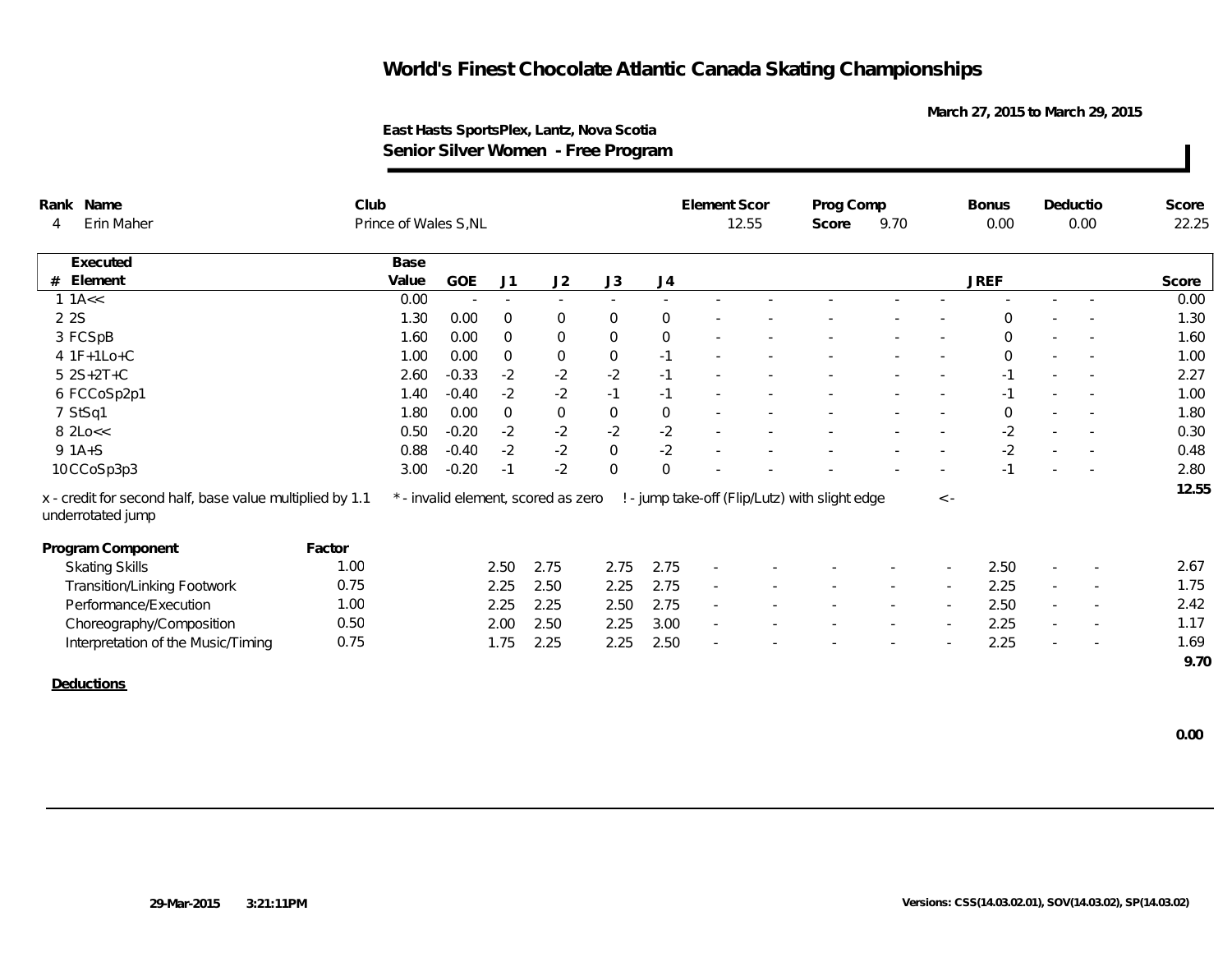**March 27, 2015 to March 29, 2015**

| Rank Name                                                                     | Club                  |         |                |                                     |             |                     | Element Scor             |       | Prog Comp                                      |        |             | <b>Bonus</b> |                          | Deductio                 | Score |
|-------------------------------------------------------------------------------|-----------------------|---------|----------------|-------------------------------------|-------------|---------------------|--------------------------|-------|------------------------------------------------|--------|-------------|--------------|--------------------------|--------------------------|-------|
| Lauren Stringer<br>5                                                          | Prince of Wales S, NL |         |                |                                     |             |                     |                          | 12.00 | Score                                          | 9.84   |             | 0.00         |                          | 0.00                     | 21.84 |
| Executed                                                                      | Base                  |         |                |                                     |             |                     |                          |       |                                                |        |             |              |                          |                          |       |
| Element<br>#                                                                  | Value                 | GOE     | J1             | J2                                  | J3          | J <sub>4</sub>      |                          |       |                                                |        |             | <b>JREF</b>  |                          |                          | Score |
| 1 FCCoSp3p1                                                                   | 2.00                  | $-0.10$ | $-1$           | $-1$                                | $\mathbf 0$ | $\Omega$            |                          |       |                                                |        |             | $\Omega$     | $\sim$                   | $\overline{\phantom{a}}$ | 1.90  |
| $2$ 1 Lz                                                                      | 0.60                  | 0.00    | $\overline{0}$ | $\mathbf 0$                         | $\mathbf 0$ | $\boldsymbol{0}$    |                          |       |                                                |        |             | $\Omega$     |                          |                          | 0.60  |
| 32F<                                                                          | 1.40                  | $-0.90$ | $-3$           | $-3$                                | $-3$        | $-2$                |                          |       |                                                |        |             | $-3$         |                          |                          | 0.50  |
| 4 1 A                                                                         | 1.10                  | 0.00    | $\Omega$       | $\mathbf 0$                         | $\mathbf 0$ | $\boldsymbol{0}$    |                          |       |                                                |        |             | $\mathbf 0$  |                          |                          | 1.10  |
| 5 FCSpB                                                                       | 1.60                  | 0.00    | $\mathbf 0$    | $-1$                                | $\mathbf 0$ | $\mathsf{O}\xspace$ |                          |       |                                                |        | $\sim$      | $\mathbf 0$  | $\sim$                   | $\sim$                   | 1.60  |
| $6 2Lo < +1T < +C$                                                            | 1.30                  | $-0.60$ | $-2$           | $-2$                                | $-3$        | $-2$                |                          |       |                                                |        |             | $-2$         |                          |                          | 0.70  |
| 7 StSqB                                                                       | 1.50                  | 0.00    | $\mathbf 0$    | $\mathbf 0$                         | $\,0\,$     | $\mathbf 0$         |                          |       |                                                |        |             | $\mathbf 0$  |                          |                          | 1.50  |
| 82S<                                                                          | 0.90                  | $-0.47$ | $-2$           | $-3$                                | $-3$        | $-2$                |                          |       |                                                |        |             | $-2$         | $\overline{\phantom{a}}$ |                          | 0.43  |
| $9$ 1F+1Lo+C                                                                  | 1.00                  | 0.00    | $\overline{0}$ | $\mathbf 0$                         | $\mathbf 0$ | $\mathbf 0$         |                          |       |                                                |        |             | $\mathbf 0$  | $\overline{\phantom{a}}$ |                          | 1.00  |
| 10CCoSp3p2                                                                    | 2.50                  | 0.17    | $\Omega$       | $\mathbf{1}$                        | $\mathbf 0$ | -1                  |                          |       |                                                |        |             | $\Omega$     |                          |                          | 2.67  |
| x - credit for second half, base value multiplied by 1.1<br>underrotated jump |                       |         |                | * - invalid element, scored as zero |             |                     |                          |       | ! - jump take-off (Flip/Lutz) with slight edge |        | $\langle$ - |              |                          |                          | 12.00 |
| Program Component<br>Factor                                                   |                       |         |                |                                     |             |                     |                          |       |                                                |        |             |              |                          |                          |       |
| <b>Skating Skills</b>                                                         | 1.00                  |         | 2.25           | 2.50                                | 2.50        | 3.00                | $\sim$                   |       |                                                |        |             | 2.25         | $\sim$                   |                          | 2.42  |
| <b>Transition/Linking Footwork</b>                                            | 0.75                  |         | 2.00           | 2.50                                | 2.25        | 3.25                | $\overline{\phantom{a}}$ |       |                                                |        |             | 2.25         | $\sim$                   | $\sim$                   | 1.75  |
| Performance/Execution                                                         | 1.00                  |         | 2.50           | 2.25                                | 2.50        | 3.25                | $\overline{\phantom{a}}$ |       |                                                | $\sim$ |             | 2.75         | $\sim$                   | $\overline{\phantom{a}}$ | 2.58  |
| Choreography/Composition                                                      | 0.50                  |         | 2.50           | 2.00                                | 2.25        | 3.00                | $\sim$                   |       |                                                | $\sim$ | $\sim$      | 2.50         | $\sim$                   | $\overline{\phantom{a}}$ | 1.21  |
| Interpretation of the Music/Timing                                            | 0.75                  |         | 2.25           | 2.75                                | 2.00        | 3.00                |                          |       |                                                |        |             | 2.50         |                          |                          | 1.88  |
|                                                                               |                       |         |                |                                     |             |                     |                          |       |                                                |        |             |              |                          |                          | 9.84  |
| Deductions                                                                    |                       |         |                |                                     |             |                     |                          |       |                                                |        |             |              |                          |                          |       |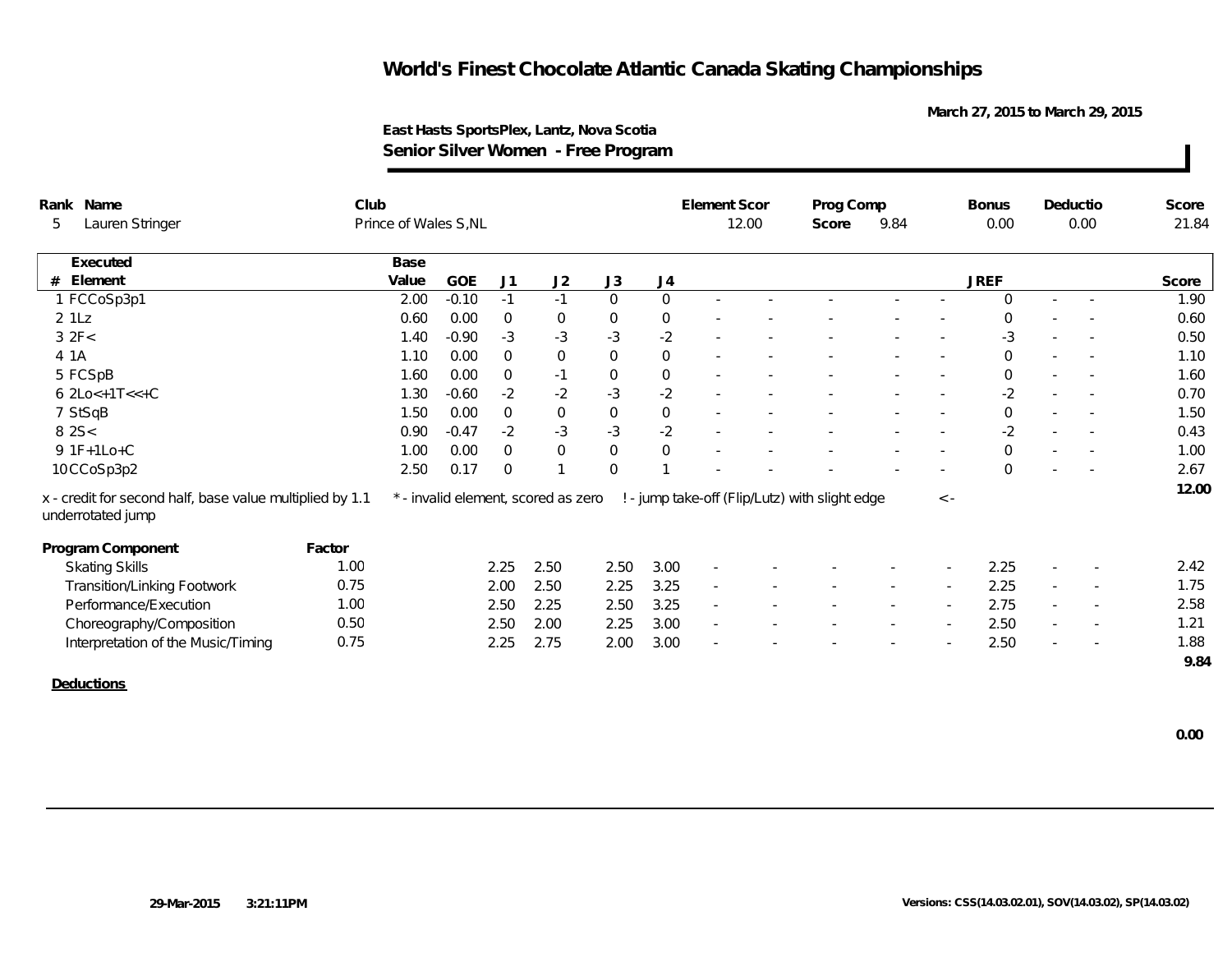**March 27, 2015 to March 29, 2015**

| Rank Name                                                                     | Club   |       |         |                |                                     |             |              | <b>Element Scor</b>      |       | Prog Comp                                      |        |                          | <b>Bonus</b> |                          | Deductio                 | Score |
|-------------------------------------------------------------------------------|--------|-------|---------|----------------|-------------------------------------|-------------|--------------|--------------------------|-------|------------------------------------------------|--------|--------------------------|--------------|--------------------------|--------------------------|-------|
| Brianna Hamel<br>6                                                            | ,NL    |       |         |                |                                     |             |              |                          | 13.77 | Score                                          | 7.77   |                          | 0.00         |                          | 0.00                     | 21.54 |
| Executed                                                                      |        | Base  |         |                |                                     |             |              |                          |       |                                                |        |                          |              |                          |                          |       |
| Element<br>#                                                                  |        | Value | GOE     | J1             | J2                                  | J3          | J4           |                          |       |                                                |        |                          | <b>JREF</b>  |                          |                          | Score |
| 12F                                                                           |        | 1.90  | $-0.80$ | $-2$           | $-3$                                | $-3$        | $-3$         |                          |       |                                                |        |                          | $-2$         |                          |                          | 1.10  |
| 2 2 S                                                                         |        | 1.30  | 0.00    | $\overline{0}$ | $\mathbf 0$                         | $\mathbf 0$ | $\mathbf 0$  |                          |       |                                                |        |                          | $\mathbf 0$  |                          |                          | 1.30  |
| 3 FCSpB                                                                       |        | 1.60  | 0.00    | $\overline{0}$ | $-1$                                | $\mathbf 0$ | $\mathbf 0$  |                          |       |                                                |        |                          | $\Omega$     | $\sim$                   | $\overline{\phantom{a}}$ | 1.60  |
| 4 2Lo                                                                         |        | 1.80  | $-0.30$ | $-1$           | $-1$                                | $\,0\,$     | $-1$         |                          |       |                                                |        |                          | $-1$         |                          |                          | 1.50  |
| 5 1A                                                                          |        | 1.10  | $-0.20$ | $-1$           | $-1$                                | $-1$        | $-1$         |                          |       |                                                |        |                          | $-1$         |                          |                          | 0.90  |
| 6 CCoSp3p1                                                                    |        | 2.00  | $-0.30$ | $-1$           | $-1$                                | $-1$        | $-1$         |                          |       |                                                |        |                          | $\Omega$     |                          |                          | 1.70  |
| 7 2S+1T+C                                                                     |        | 1.70  | 0.00    | $\overline{0}$ | $\overline{0}$                      | $\mathbf 0$ | $\mathbf{0}$ |                          |       |                                                |        |                          | $\mathbf 0$  |                          |                          | 1.70  |
| 8 StSq1                                                                       |        | 1.80  | 0.00    | $-1$           | $\mathbf 0$                         | $\mathbf 0$ | $\mathbf 0$  |                          |       |                                                |        | $\overline{\phantom{a}}$ | $\Omega$     | $\sim$                   | $\overline{\phantom{a}}$ | 1.80  |
| 9 1A+1T+C                                                                     |        | 1.50  | $-0.13$ | $-1$           | $-2$                                | $\mathbf 0$ | $-1$         |                          |       |                                                |        |                          | $\mathbf 0$  | $\overline{\phantom{a}}$ |                          | 1.37  |
| 10FCoSp2pB                                                                    |        | 1.00  | $-0.20$ | $-1$           | $-1$                                | $\mathbf 0$ | $\Omega$     |                          |       |                                                |        |                          |              |                          |                          | 0.80  |
| x - credit for second half, base value multiplied by 1.1<br>underrotated jump |        |       |         |                | * - invalid element, scored as zero |             |              |                          |       | ! - jump take-off (Flip/Lutz) with slight edge |        | $\langle$ -              |              |                          |                          | 13.77 |
| Program Component                                                             | Factor |       |         |                |                                     |             |              |                          |       |                                                |        |                          |              |                          |                          |       |
| <b>Skating Skills</b>                                                         | 1.00   |       |         | 2.00           | 2.00                                | 2.25        | 2.50         | $\sim$                   |       |                                                |        |                          | 2.25         |                          |                          | 2.17  |
| <b>Transition/Linking Footwork</b>                                            | 0.75   |       |         | 1.75           | 1.75                                | 2.00        | 2.25         | $\overline{\phantom{a}}$ |       |                                                |        |                          | 1.75         |                          | $\overline{\phantom{a}}$ | 1.37  |
| Performance/Execution                                                         | 1.00   |       |         | 2.00           | 1.75                                | 2.00        | 2.25         | $\sim$                   |       |                                                | $\sim$ |                          | 2.00         | $\sim$                   | $\sim$                   | 2.00  |
| Choreography/Composition                                                      | 0.50   |       |         | 1.50           | 2.00                                | 1.75        | 2.25         | $\overline{\phantom{a}}$ |       |                                                |        |                          | 1.75         | $\sim$                   |                          | 0.92  |
| Interpretation of the Music/Timing                                            | 0.75   |       |         | 1.50           | 1.75                                | 1.75        | 2.00         |                          |       |                                                |        |                          | 1.75         |                          |                          | 1.31  |
|                                                                               |        |       |         |                |                                     |             |              |                          |       |                                                |        |                          |              |                          |                          | 7.77  |
| Deductions                                                                    |        |       |         |                |                                     |             |              |                          |       |                                                |        |                          |              |                          |                          |       |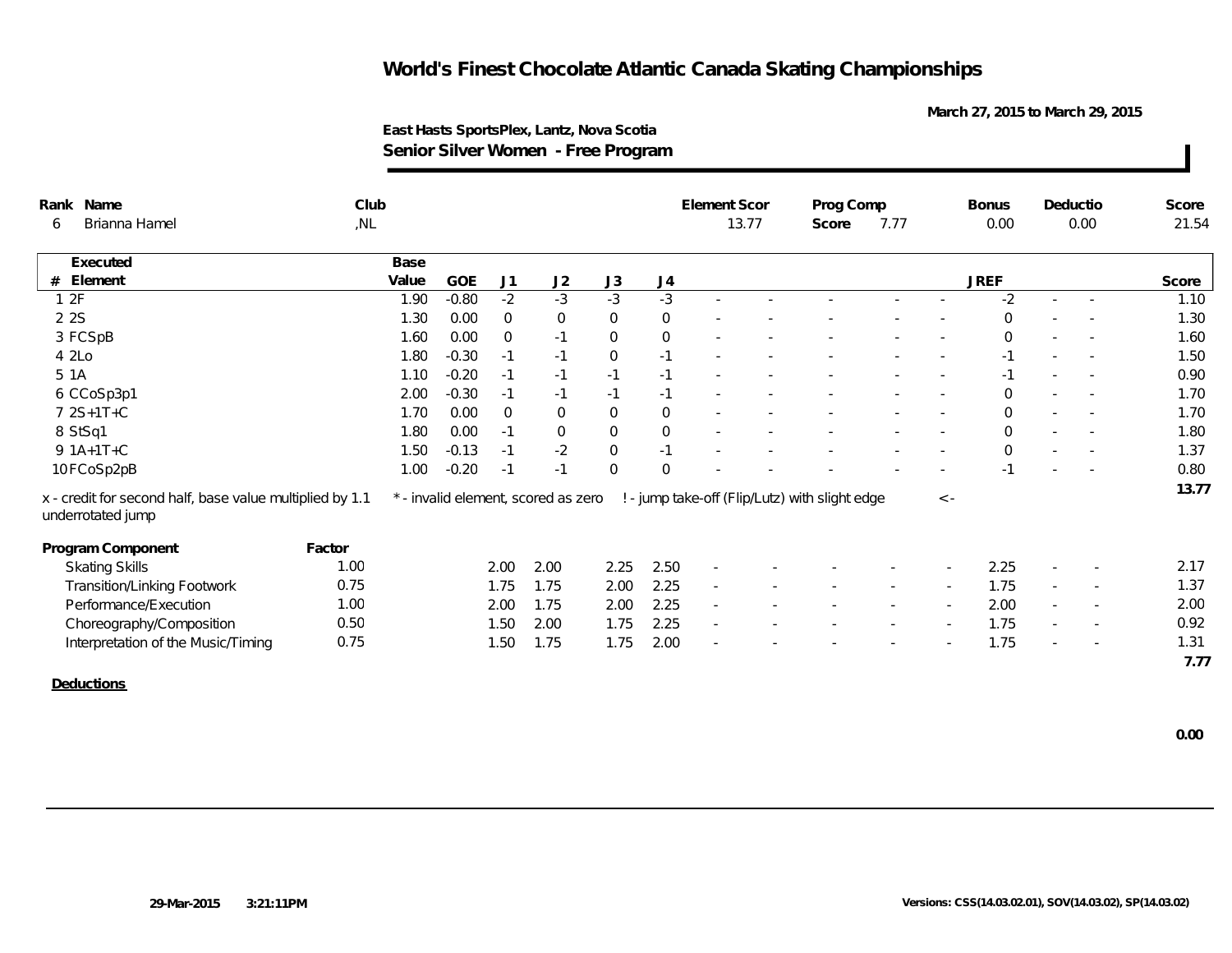**March 27, 2015 to March 29, 2015**

| Rank Name                                                                     | Club   |                   |         |                |                                     |                     |                | Element Scor |       | Prog Comp                                      |        |             | <b>Bonus</b> |        | Deductio                 | Score |
|-------------------------------------------------------------------------------|--------|-------------------|---------|----------------|-------------------------------------|---------------------|----------------|--------------|-------|------------------------------------------------|--------|-------------|--------------|--------|--------------------------|-------|
| Janie Basque                                                                  |        | CPA Lame D'Or, NB |         |                |                                     |                     |                |              | 13.03 | Score                                          | 8.39   |             | 0.00         |        | 0.00                     | 21.42 |
| Executed                                                                      |        | Base              |         |                |                                     |                     |                |              |       |                                                |        |             |              |        |                          |       |
| Element<br>#                                                                  |        | Value             | GOE     | J1             | J2                                  | J3                  | J4             |              |       |                                                |        |             | <b>JREF</b>  |        |                          | Score |
| 1 ChSqB                                                                       |        | 2.00              | 0.00    | $\mathbf 0$    | $\overline{0}$                      | $\mathbf{0}$        | $\overline{0}$ |              |       |                                                |        |             | $\mathbf 0$  | $\sim$ | $\sim$                   | 2.00  |
| $2 2S+1T+C$                                                                   |        | 1.70              | 0.00    | $-1$           | $\mathbf 0$                         | $\mathbf 0$         | $\overline{0}$ |              |       |                                                |        |             | $\Omega$     |        |                          | 1.70  |
| 3 CCoSp3p3                                                                    |        | 3.00              | $-0.50$ | $-2$           | $-2$                                | $\mathsf{O}\xspace$ | $-1$           |              |       |                                                |        |             | $-2$         |        |                          | 2.50  |
| 4 2Lo                                                                         |        | 1.80              | $-0.90$ | $-3$           | $-3$                                | $-3$                | $-3$           |              |       |                                                |        |             | $-3$         | $\sim$ |                          | 0.90  |
| 5 1A+1Lo+C                                                                    |        | 1.60              | 0.00    | $\overline{0}$ | $\overline{0}$                      | $\overline{0}$      | $\mathbf 0$    |              |       |                                                |        |             | $\mathbf{0}$ | $\sim$ |                          | 1.60  |
| 6 2Lo+REP                                                                     |        | 1.26              | $-0.90$ | $-3$           | $-3$                                | $-3$                | $-3$           |              |       |                                                |        |             | $-3$         |        |                          | 0.36  |
| 7 FCCoSp3p1                                                                   |        | 2.00              | $-0.40$ | $-2$           | $-2$                                | $\mathbf 0$         | $-1$           |              |       |                                                |        |             | $-1$         |        | $\sim$                   | 1.60  |
| 8 2S+1Lo+C                                                                    |        | 1.80              | $-0.53$ | $-3$           | $-3$                                | $-2$                | $-2$           |              |       |                                                |        |             | $-3$         | $\sim$ | $\sim$                   | 1.27  |
| 9 1A                                                                          |        | 1.10              | 0.00    | $\overline{0}$ | $\boldsymbol{0}$                    | $\boldsymbol{0}$    | $\mathbf 0$    |              |       |                                                |        |             | $\Omega$     | $\sim$ |                          | 1.10  |
| 10FCSp                                                                        |        | 0.00              |         |                |                                     |                     |                |              |       |                                                |        |             |              |        |                          | 0.00  |
| x - credit for second half, base value multiplied by 1.1<br>underrotated jump |        |                   |         |                | * - invalid element, scored as zero |                     |                |              |       | ! - jump take-off (Flip/Lutz) with slight edge |        | $\langle$ - |              |        |                          | 13.03 |
| Program Component                                                             | Factor |                   |         |                |                                     |                     |                |              |       |                                                |        |             |              |        |                          |       |
| <b>Skating Skills</b>                                                         | 1.00   |                   |         | 2.00           | 2.25                                | 2.50                | 2.75           |              |       |                                                |        |             | 2.25         |        |                          | 2.33  |
| <b>Transition/Linking Footwork</b>                                            | 0.75   |                   |         | 1.75           | 2.00                                | 2.00                | 2.50           | $\sim$       |       |                                                |        |             | 2.25         |        |                          | 1.56  |
| Performance/Execution                                                         | 1.00   |                   |         | 1.75           | 2.00                                | 2.25                | 2.25           | $\sim$       |       |                                                | $\sim$ | $\sim$      | 1.75         | $\sim$ | $\overline{\phantom{a}}$ | 2.00  |
| Choreography/Composition                                                      | 0.50   |                   |         | 1.50           | 1.75                                | 2.00                | 2.25           | $\sim$       |       |                                                |        |             | 2.25         |        | $\overline{\phantom{a}}$ | 1.00  |
| Interpretation of the Music/Timing                                            | 0.75   |                   |         | 1.50           | 1.75                                | 2.25                | 2.25           |              |       |                                                |        |             | 2.00         |        |                          | 1.50  |
|                                                                               |        |                   |         |                |                                     |                     |                |              |       |                                                |        |             |              |        |                          | 8.39  |
| Deductions                                                                    |        |                   |         |                |                                     |                     |                |              |       |                                                |        |             |              |        |                          |       |